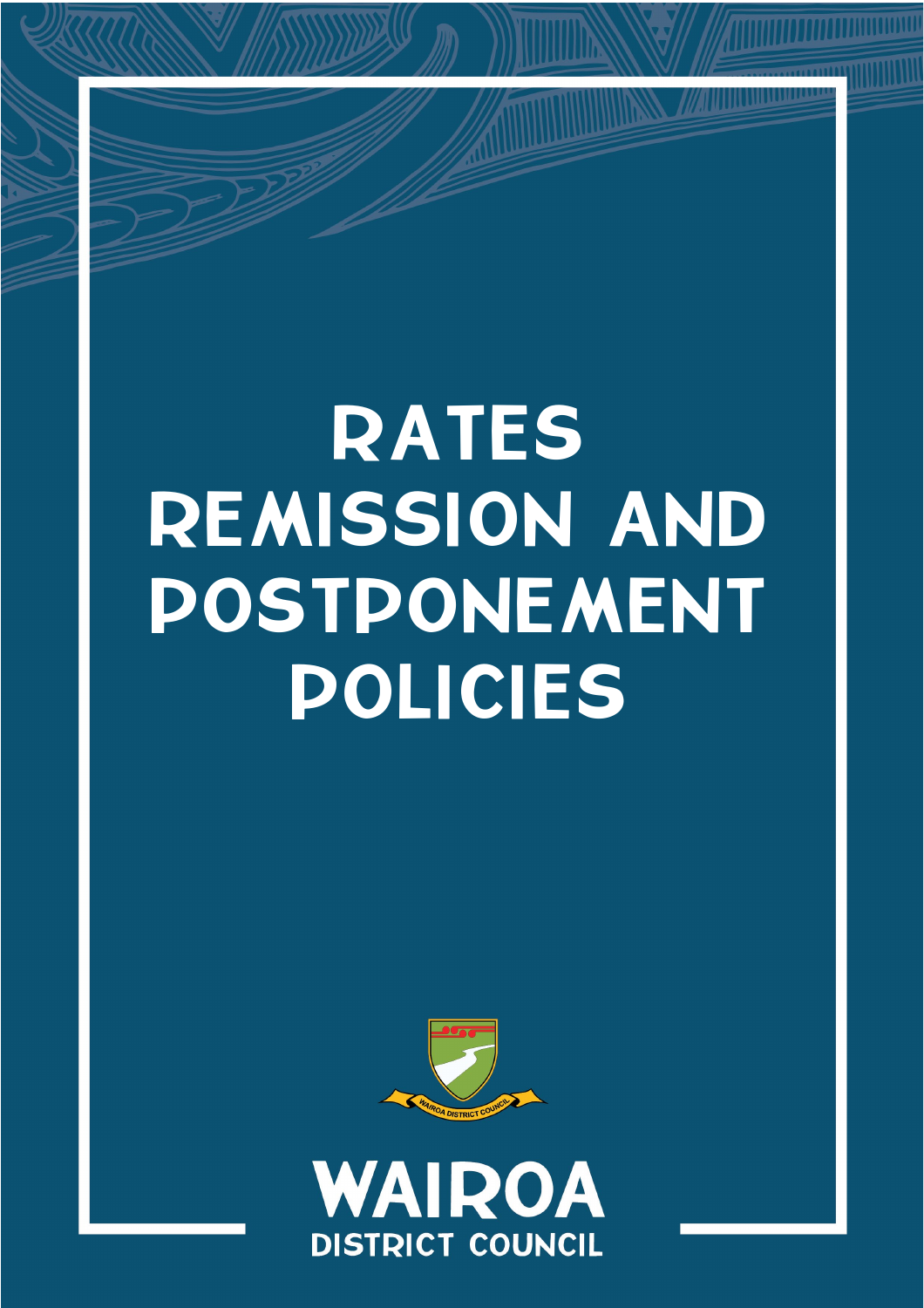## **Approved by:**

**Date Approved:** 19/01/2021 **Next Review Date:** 19/01/2027 **Reviewed: Revision No:** 0 **Relevant:** N/A

## **Department:** Finance

**Legislation related policies:** Local Government Act 2002, Local Government (rating Act) 2002

**Related forms:**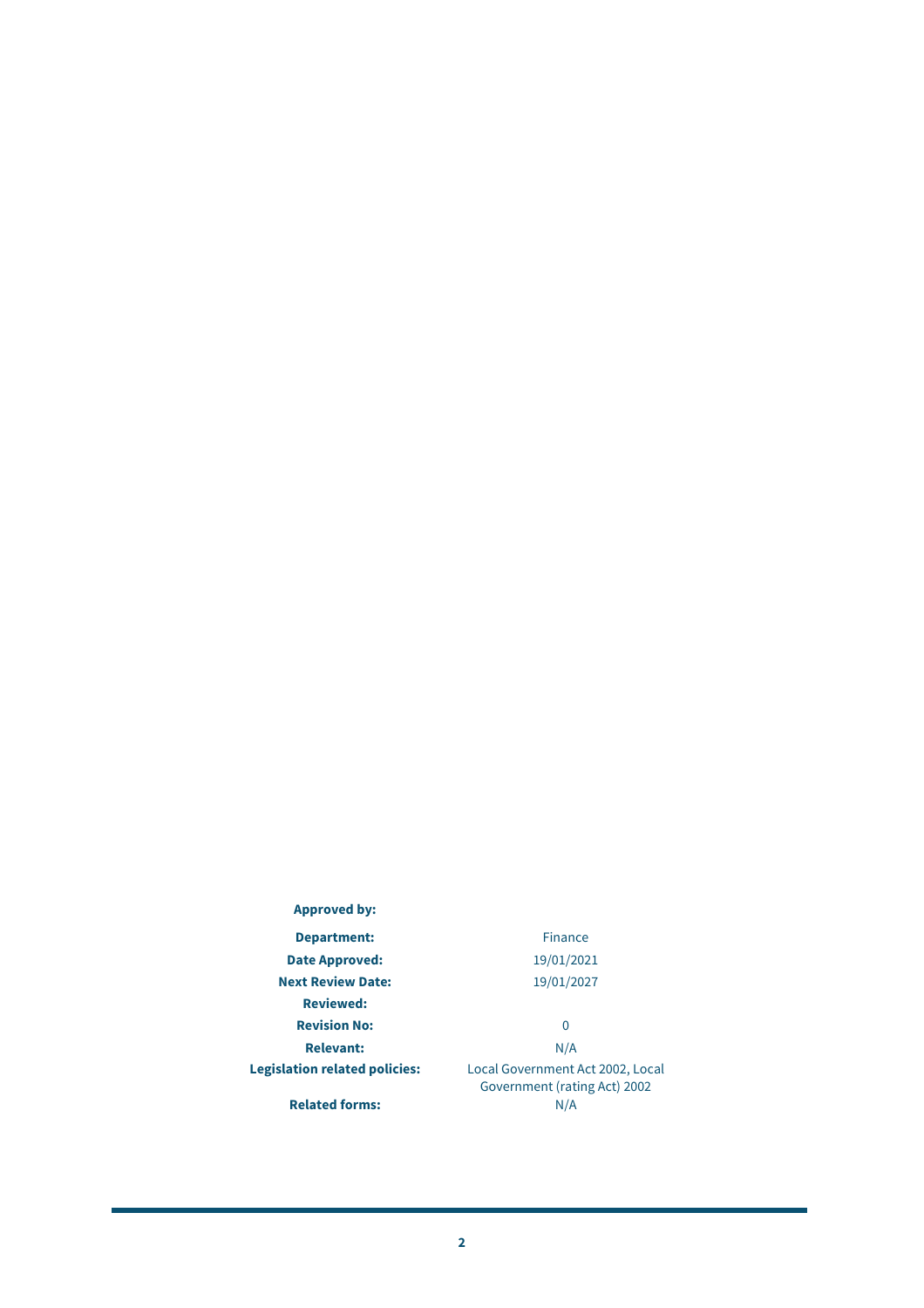## **CONTENTS**

| REMISSION OF UNIFORM ANNUAL GENERAL CHARGES AND TARGETED RATES IN CERTAIN CIRCUMSTANCES  |
|------------------------------------------------------------------------------------------|
| PART FOUR: REMISSION OF UNIFORM ANNUAL GENERAL CHARGES AND TARGETED RATES FOR RURAL LAND |
| REMISSION OF RATES ON COASTAL RURAL LAND USED FOR GRAZING OR FARMING PURPOSES  6         |
| REMISSION ON LAND FOR NATURAL, HISTORIC OR RATES REMISSION FOR LAND USED FOR OUTSTANDING |
|                                                                                          |
|                                                                                          |
| NON-CONTACTABLE OWNERS RATES POSTPONEMENT POLICY - MAORI FREEHOLD LAND11                 |
|                                                                                          |
|                                                                                          |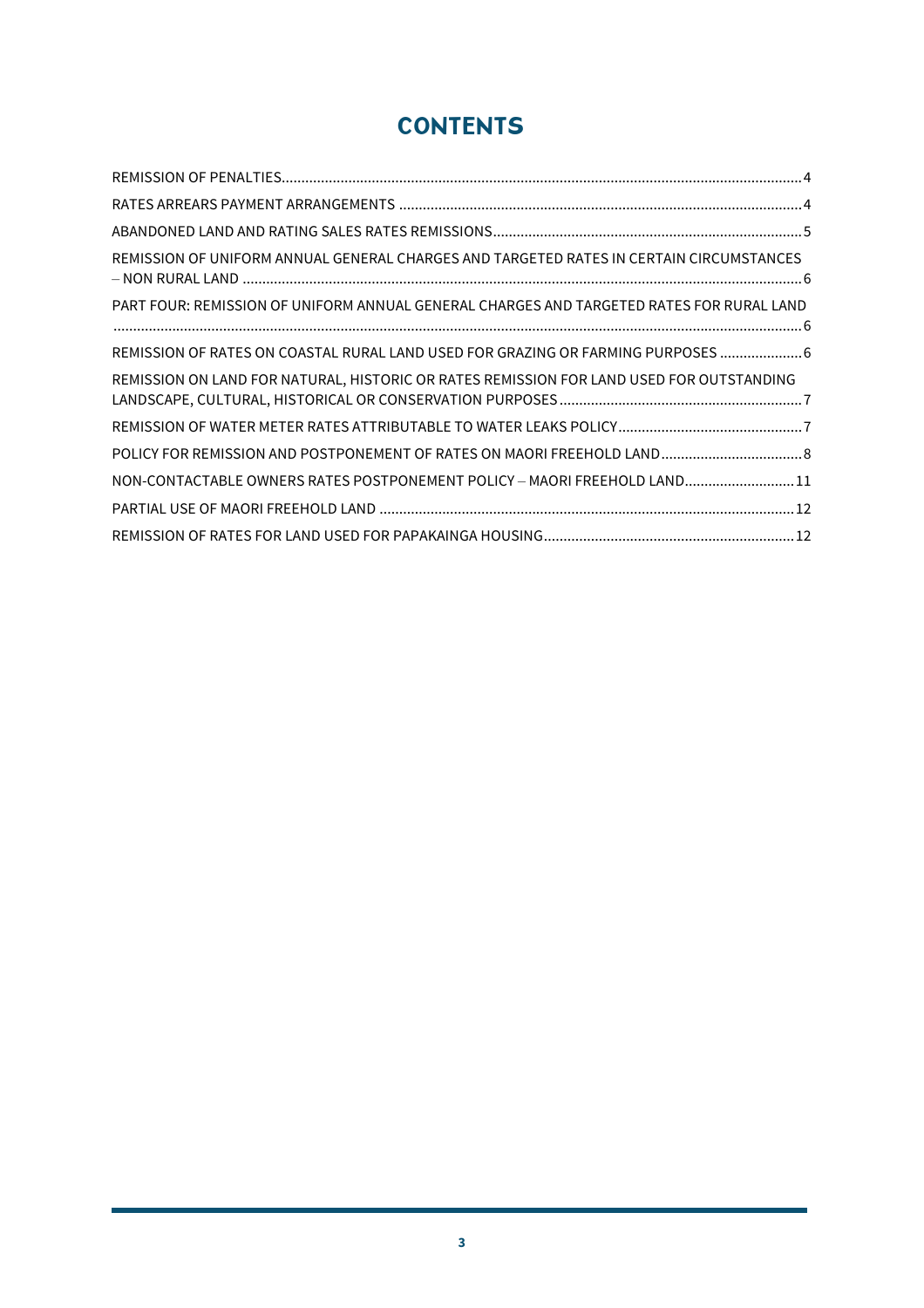## <span id="page-3-0"></span>REMISSION OF PENALTIES

## **Objectives**

- To set parameters for Council to remit penalties.
- To encourage ratepayers to pay rates arrears and keep payments of rates up to date.
- To consider penalty remission requests on late payment of previous rates instalment amounts.

## **Conditions and criteria**

Applications for the remission of an instalment penalty can be made by a ratepayer who demonstrates that they meet one or more of the following criteria:

- Compassionate reasons (including illness or death of a spouse or partner).
- The rates assessment notice or rates invoice was sent to an incorrect address or it is proven that a ratepayer did not receive a rates assessment notice or rates invoice through no fault of their own.
- A penalty was incurred due to a Council error (including timing differences arising from payments by regular electronic bank transactions).
- A one-off ratepayer error (including timing differences arising from payments by regular electronic bank transactions).
- A previous property owner did not pay rates in full before a property sale was completed and a penalty has been incurred through no fault of the new owner.
- Payment was received on time but credited to a different rates assessment due to a ratepayer supplying incorrect reference details.
- There is a proven history of the rates being paid on time for the previous 2 years and the payment which a penalty request relates to has been made within 3 days after the instalment due date.
- An application for a penalty remission does not need to be in writing unless the penalty is more than \$200.00, or the penalty refers to the previous rating year.
- Council staff may recommend a penalty remission. This recommendation must identify relevant conditions and criteria identified in this policy.
- Penalties will not be applied where a ratepayer has entered into a repayment agreement satisfactory to Council and makes the agreed regular rate payments (see Rates Arrears Payment Arrangements policy).
- Where a ratepayer has not paid an instalment by a required due date and subsequently pays the balance needed to bring rates up to date to the next instalment period (the amount less the penalty), or the total annual rates levied for the year by the next instalment due date, the penalty incurred on that previous instalment will be remitted.
- For the avoidance of doubt remission of penalties on previous instalments will be considered on a case-by-case basis where the payment of the rates assessment is made in full, or an arrangement to pay rates arrears has been agreed and adhered to.

## <span id="page-3-1"></span>RATES ARREARS PAYMENT ARRANGEMENTS

## **Objectives**

- To facilitate repayments of rates and water rates debts.
- To encourage lump sum payments of rates and water rates debts to clear arrears in full.
- To recognise instances where an arrangement to repay rate arrears has been made, adhered to, but not concluded.

## **Remission Period**

• One off

## **Remission Value**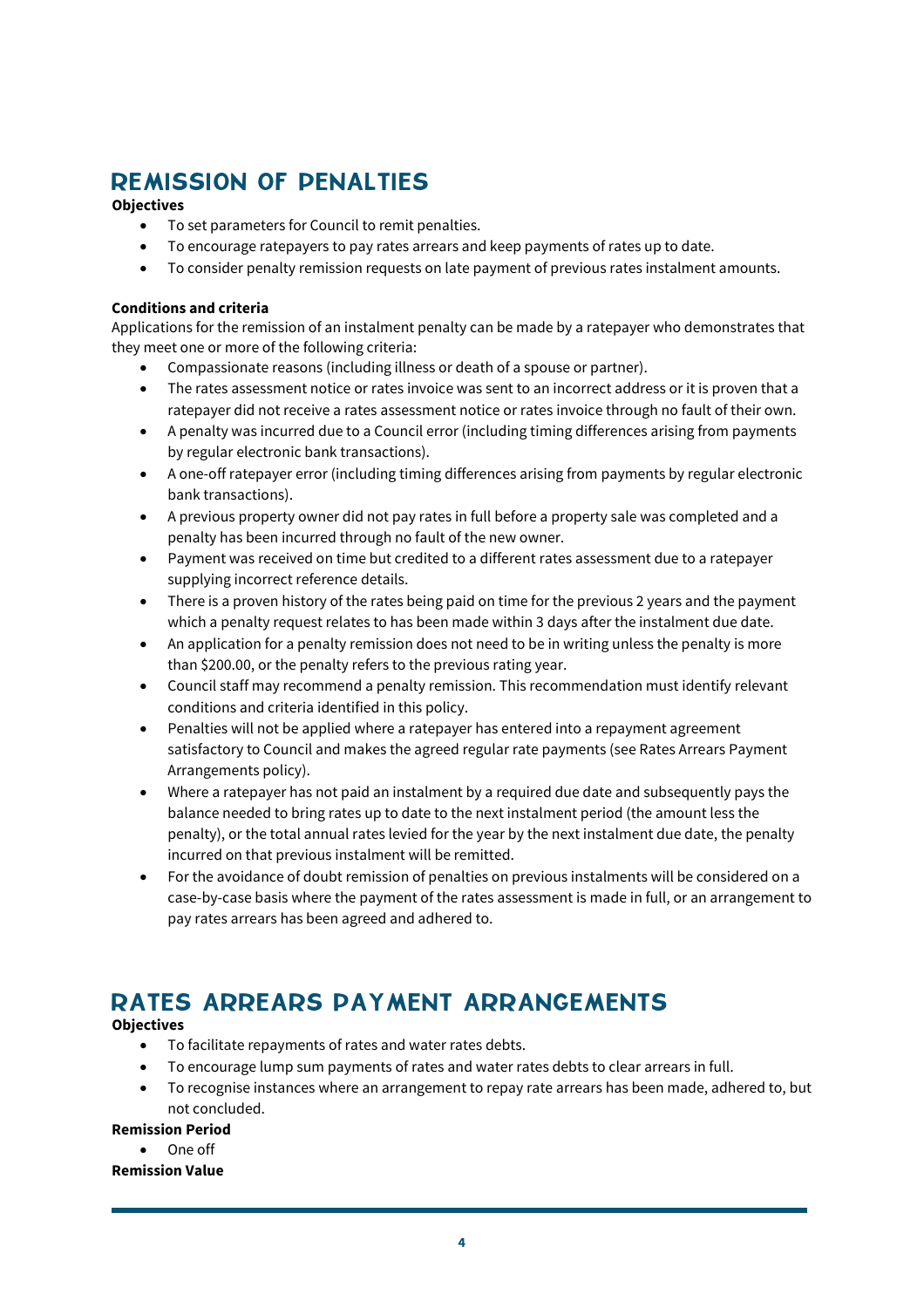- Up to \$500.00 for arrears under \$5,000.00 (\$100.00 per \$1,000.00 arrears)
- Up to \$1,000.00 for arrears under \$10,000.00 (\$100.00 per \$1,000.00 arrears).
- A maximum of 10% of the total debt.
- Consideration will also be given to writing off statute barred rates arrears which have not been written off in the current financial year (A report for statue barred rate arrears has not yet been approved by Council).

## **Conditions and Criteria**

- Ratepayers must commit to an arrangement with Council to repay rates arrears within an agreed timeframe, and
- Council may remit rates/ water rates arrears of up to \$500 for arrears under \$5,000.00 or \$1000,00 \$1,000.00 for arrears under \$10,000.00 (this is reflective of a 10% penalty being imposed for an opening arrears balance and a 10% penalty on each rates instalment not being paid the required instalment due date).
- Rates arrears are rates in previous rating years, not arrears in the current rating year.
- Any statute barred rates arrears not already written off at the time an agreement is entered into will be excluded from the arrears total for the purposes of this policy.
- A penalty suppression on a rates assessment/ water rates debt will be added to prohibit ratepayers from incurring further arrears once an agreement has been made and adhered to.
- A default on the arrangement will result in the penalty suppression being lifted.
- Writing off \$500.00, \$1,000.00 or the amount of any statute barred rates arrears can occur at the beginning of the repayment arrangement, part way through an arrangement or at the conclusion of arrangement and is considered on a case-by-case basis.
- Requests for payment arrangements are to be made in writing by the ratepayer or their agent.
- Non-ratepayer initiated repayment arrangements are to be documented.
- Consideration will be given to writing off arrears classified as statute barred rates arrears at the time an agreement is entered into and are considered on a case-by-case basis if they have not already been written off in the current rating year (the year that Council normally writes off statute barred rates arrears and which the provisions of section 65 0f the Local Government (Rating) Act 2002 apply).

## <span id="page-4-0"></span>ABANDONED LAND AND RATING SALES RATES REMISSIONS

## **Objectives**

• To remit rates where the amount levied cannot be collected after proceeds have been received from an Abandoned Land rating sale or a Rating Sale.

## **Conditions and Criteria**

- Proceeds for an Abandoned rating sale or Rating Sale do not clear the rates balance required to clear rates to the end of an instalment period prior to a purchaser becoming the new ratepayer.
- Rates arrears cannot be collected through normal debt collection provisions and the property will change ownership by way of an Abandoned Land rating sale or a Rating Sale.
- The amount to be written off is the difference between the amount received from proceeds from an Abandoned rating sale or Rating Sale and the balance remaining to be cleared to the instalment period that the vendor is liable to bring rates up to date to that rates instalment period (and not the end of a financial year unless the end of the financial year is the current instalment period).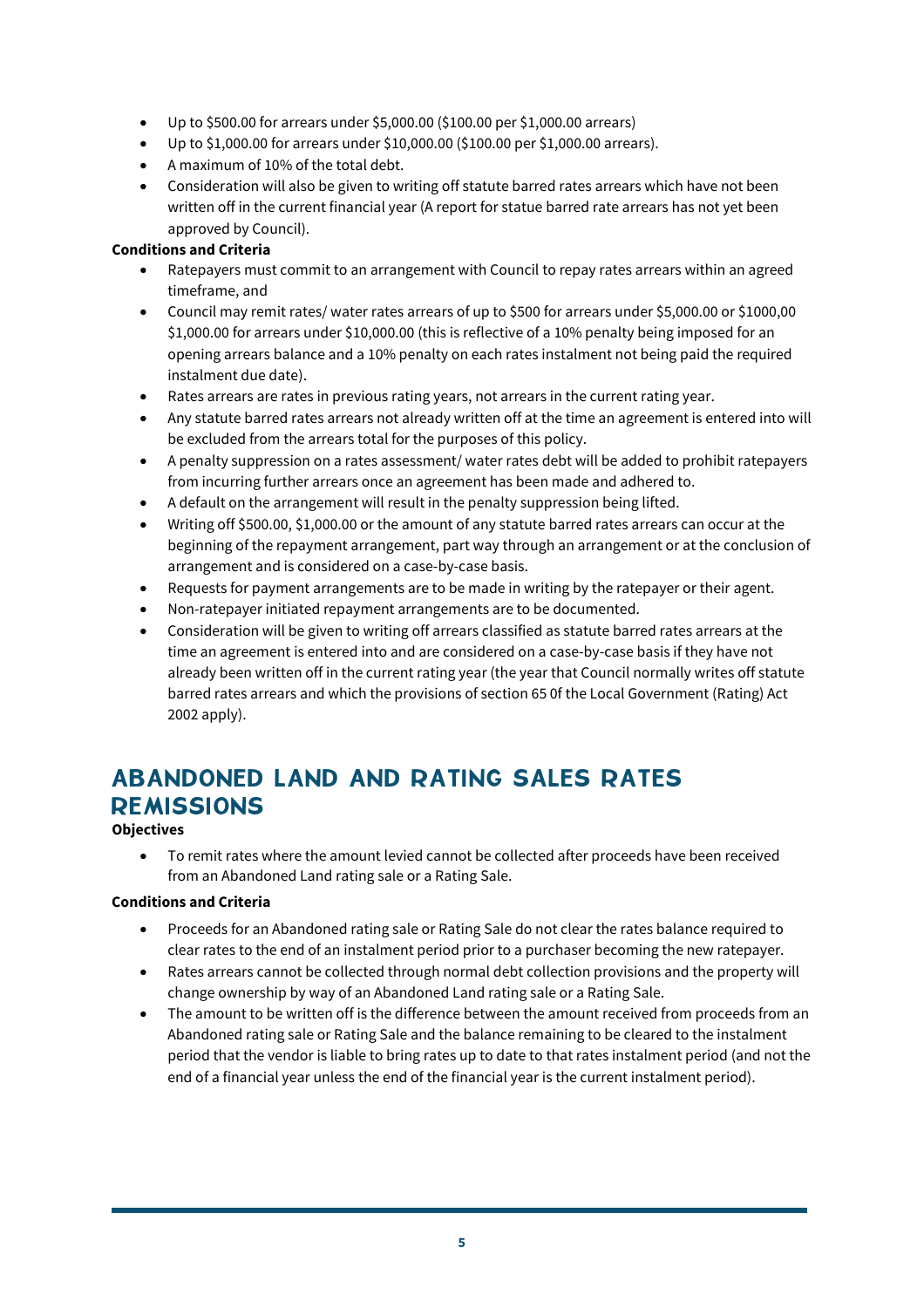## <span id="page-5-0"></span>REMISSION OF UNIFORM ANNUAL GENERAL CHARGES AND TARGETED RATES IN CERTAIN CIRCUMSTANCES – NON RURAL LAND

## **Objectives**

Allow for the remission of rates in situations where uniform annual general charges and other selected targeted rates are assessed on additional rating units for contiguous or non-contiguous rating unit(s), where all requirements of s.20 of the Local Government (Rating) Act 2002 are not met.

## **Conditions and Criteria**

- One rating unit is used as a private residence or a business and the additional rating unit is used solely as a garden or similar private part of the grounds in connection with the main rating unit.
- Where a private residence or business operates from more than one rating unit (location), and the additional unit is used as a single rating unit in conjunction with the main rating unit.
- A rating unit used for residential purposes, and includes a separately inhabited part, may be treated as one rating unit where the additional rating unit is used in conjunction with the main rating unit by a dependent member of the same family as that of the owner.

## <span id="page-5-1"></span>PART FOUR: REMISSION OF UNIFORM ANNUAL GENERAL CHARGES AND TARGETED RATES FOR RURAL LAND **Objectives**

To provide for relief from uniform charges and selected targeted rates for rural land which is either contiguous or non- contiguous and farmed as a single entity.

## **Conditions and Criteria**

This policy applies to rural land.

A remission of charges will apply to additional rating units owned or used by a ratepayer.

In the case of general land in separate ownership there must be some significant development that combines the two properties into one and the owners of each rating unit must confirm in writing that all rating units are being used as one farming operation.

## <span id="page-5-2"></span>REMISSION OF RATES ON COASTAL RURAL LAND USED FOR GRAZING OR FARMING PURPOSES

Coastal land used as farms can qualify for a reduction in rates levied in certain circumstances.

## **Objectives**

- To recognise the special circumstances pertaining to the value of coastal rural land used for pastoral purposes.
- To recognise circumstances applying to situations where multiple rural properties are used as one rural property.

## **Conditions and Criteria:**

- Applications for remission will be considered in relation to additional rating units and not standalone rating units;
- Owners or trustees making an application should include the following information in their applications:
- A signed statement by the applicant that the land is, and will be, used for grazing purposes only.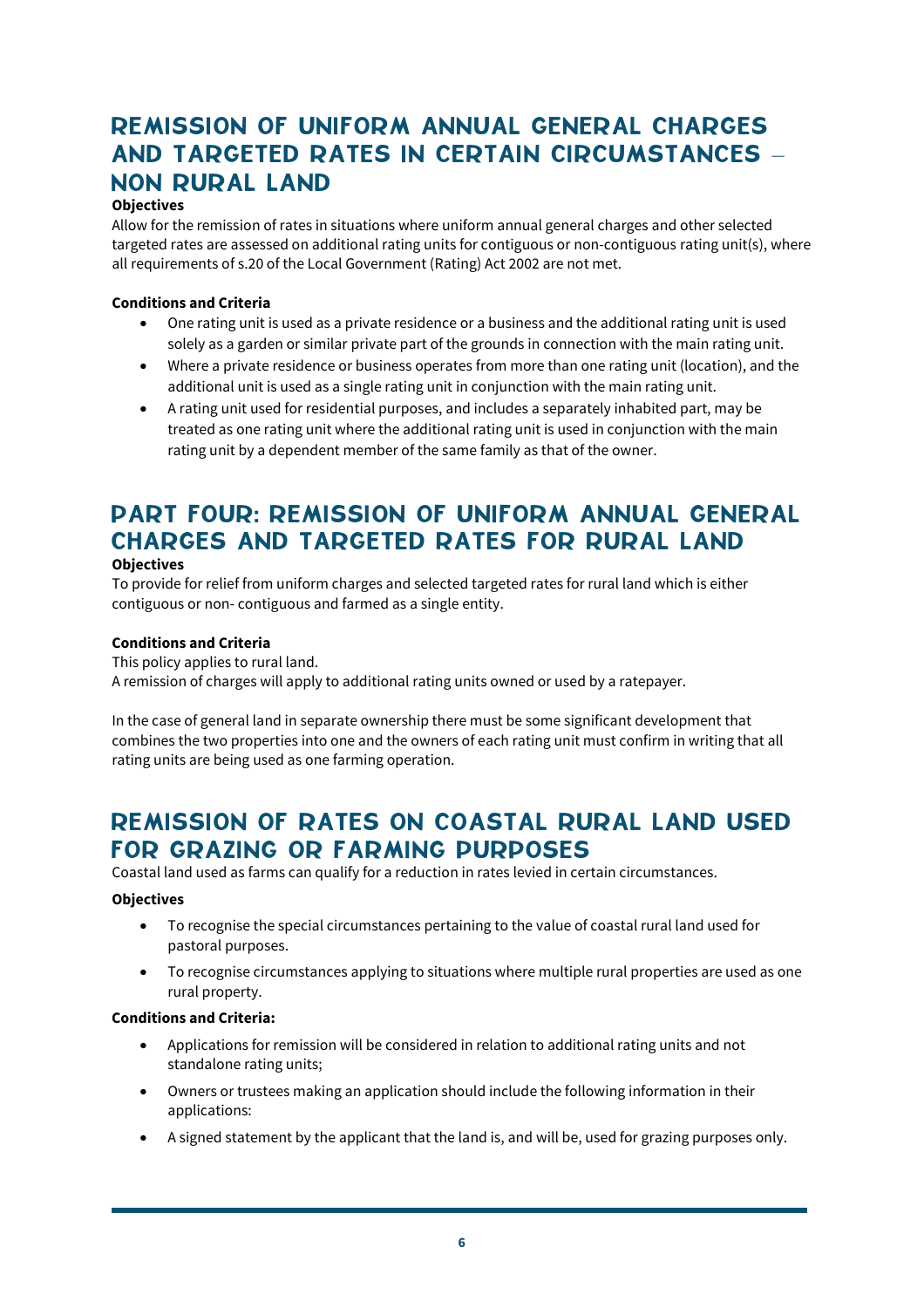• The land and capital values will be considered for special values that may be less than that assessed by the Council's Valuation Service Provider.

## <span id="page-6-0"></span>REMISSION ON LAND FOR NATURAL, HISTORIC OR RATES REMISSION FOR LAND USED FOR OUTSTANDING LANDSCAPE, CULTURAL, HISTORICAL OR CONSERVATION PURPOSES

## **Objectives**

To protect and promote significant natural areas, culturally significant sites, historic buildings, structures and places, and archaeological sites.

## **Conditions and Criteria**

Ratepayers who own rating units which include significant natural areas; culturally significant sites; historic buildings, structures and places; and archaeological sites qualify for remission of rates under this part of the policy.

- Applications must be made in writing. Applications should be supported by documentary evidence of the protected status of the rating unit.
- No person must be actually using the land or using the land (for private pecuniary profit).
- The Council will decide what amount of rates will be remitted on a case-by-case basis subject to a maximum amount of 50 percent of rates levied.

## <span id="page-6-1"></span>REMISSION OF WATER METER RATES ATTRIBUTABLE TO WATER LEAKS POLICY

## **Objectives**

• To provide relief in situations where water usage is high due to a water leak or there has been damage to the consumers internal water reticulation system which the consumer was unaware of.

## **Conditions and criteria**

Council may remit metered water rates where all of the following conditions and criteria apply:

- A written request for a remission of excess water rates has been received or a recommendation has been made by a Council Officer, and
- Council is satisfied a leak on the property has caused excessive consumption and is recorded on the water meter; and
- The water leak has been repaired as soon as practical, and within one calendar month of being identified (unless evidence is provided that the services of an appropriate repairer could not be obtained within this period); and
- Proof of the leak being repaired has been provided to Council promptly after the repair.

## **Additionally**

- The amount of the remission will be the difference between the average consumption of the property prior to the leak, as deemed reasonable by Council, and the consumption over and above that average.
- Any remission is limited to the period where the leak was identified and fixed.
- A remission for any particular property will generally be granted on a one-off basis and only once in every rating year.
- Where a remission for a water leak has been granted to a property under this policy within the last year, the remission decision is to be made by the Chief Financial Officer.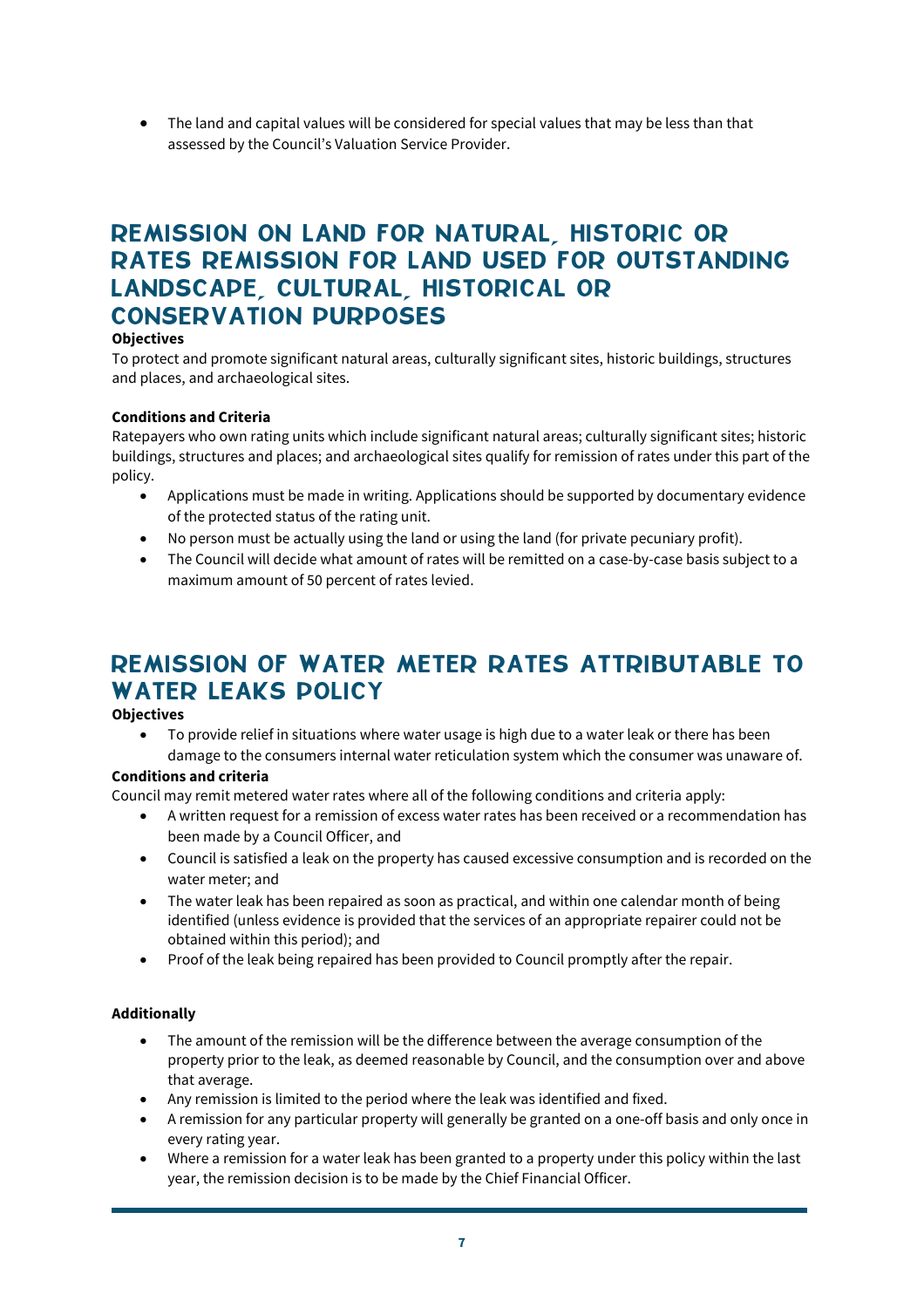## <span id="page-7-0"></span>POLICY FOR REMISSION AND POSTPONEMENT OF RATES ON MAORI FREEHOLD LAND

Māori freehold land rates remission

#### **Objectives**

- To promote the collection of rates from Māori freehold land to ensure fair and equitable collection of rates from all sectors of the community.
- To recognise the unique characteristics of Māori freehold land ownership structures.
- To meet the requirements of Schedule 11 of the Local Government Act 2002.

**Criteria** – rates remission of Māori freehold land:

Land must be Māori Freehold land (as defined in the Te Ture Whenua Māori Act 1993 Part 6, Section 129(1)(c) or the Local Government (Rating) Act 2002 Part1, Sub-paragraph 1, Section 5.

- No person shall be using the land at any time the rating unit is on the register. Persons actually using the land are liable for the rates on that land.
- For the purposes of this Part, a person actually using land means a person who, alone or with others,—
- (a) Leases the land; or
- (b) Does 1 or more of the following things on the land for profit or other benefit:
	- (i) Resides on the land;
	- (ii) De-pastures or maintains livestock on the land;
	- (iii) Stores anything on the land; or
	- (iv) Uses the land in any other way.

Exceptions for use of land;

- Where abandoned property or dwelling/s are situated upon the land;
- Where an occupation order may have been granted but has not been put into effect; and,
- Where only a portion of the land is usable, rates may be apportioned appropriately.

The Council may give a remission of up to 100% of any and all types of rates, except targeted rates set for water supply or wastewater disposal, based on the following criteria:

- The land is unoccupied and no income is derived from the use or occupation of that land;
- The land is inaccessible, marginal in quality and/or unusable;
- Only a portion of the land is used or usable;
- The property carries a best potential use value that is significantly in excess of the economic value arising from its actual use;
- The property is not used for residential purposes, and its value is significantly less than the value assessed by Council's Valuation Service Provider; and,
- Other provisions and matters relating to the objectives of the policy as well as those found in Schedule 11 of the Local Government Act 2002.

## **MĀORI FREEHOLD LAND – WHENUA RAHUI REGISTER**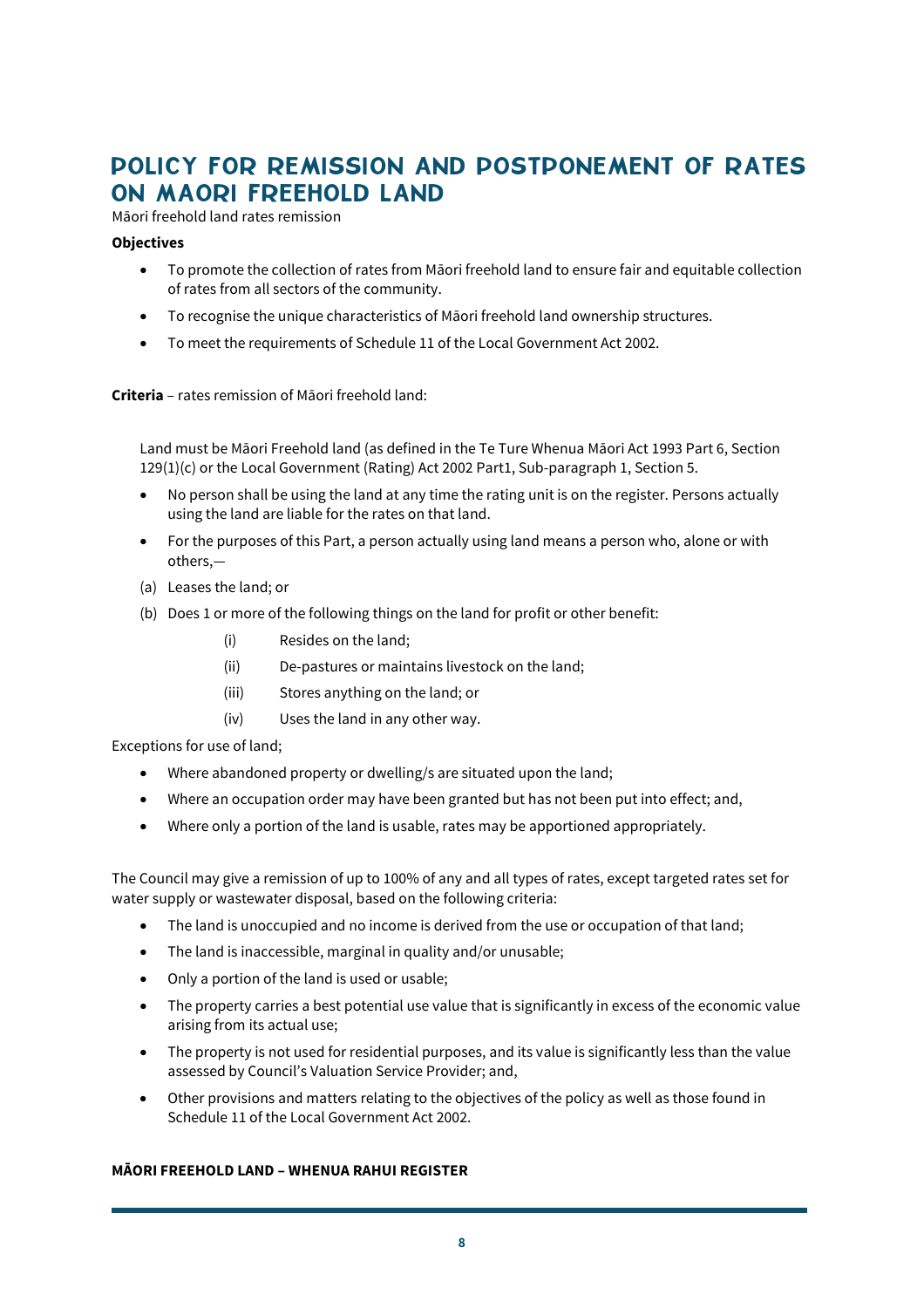## **Objectives**

To recognise and take account of the presence of wāhi tapu that may affect the use of the land for other purposes;

- To recognise and support use of land by owners for traditional purposes as well as the relationship of Māori and their culture and traditions with their ancestral lands;
- To recognise and set aside land that is better set aside for non-use for the protection of its natural features, preservation of the natural character of the coastal environment and/or protection of significant indigenous vegetation and significant habitats of indigenous fauna;
- To recognise and take account of the importance of the land in providing economic and infrastructure support for Marae and associated papakainga housing;
- To recognise matters related to the physical accessibility and/or marginal quality of the land;
- To recognise situations where there is no person or group gaining an economic or financial benefit from the land or where only part of a block is used, to grant remission for the portion of land not in use;
- To recognise situations where fragmented ownership and/or insufficient management structures make it difficult to effectively administrate the affairs relating to the land;
- To facilitate development or use of the land where Council considers rates based on the rateable value make the use of the land uneconomic; and,
- To recognise the level of community services provided to the land and its occupiers.

## **Whenua Rahui Register – Criteria**

It must be Māori Freehold land (As defined in the Te Ture Whenua Māori Act 1993 Part 6, Section 129 or the Local Government (Rating) Act 2002 Part 1, Sub-paragraph 1, Section 5);

- No person shall be using the land at any time the rating unit is on the Whenua Rahui register. Persons actually using the land are liable for the rates on that land;
- The Council may grant a postponement of up to 100% of any and all types of rates, except targeted rates set for water supply or wastewater disposal, based on the following criteria;
- Land is better set aside for the promotion and protection of indigenous ecosystems or biodiversity management on Māori land;
- Land is used in a way that facilitates Iwi and hapū initiatives for the retention, preservation and promotion of traditional Māori knowledge, and its use in biodiversity management;
- A Whenua Rahui application should be made prior to commencement of the rating year. Applications made after the commencement of the rating year may be accepted at the discretion of the Council;
- Owners or trustees making the application should include the following information in their applications:
- Details of the rating unit or units involved;
- The objectives that will be achieved by providing a remission;
- Documentation that shows the subject land of the application is Māori freehold land; and,
- Where land is in multiple-ownership or persons making application are not owners of the land, proof authorising individuals to act for owners is to be included with the application. Reasons for non-presentation are to be fully explained.
- The burden of proof of eligibility and ongoing compliance with the policy criteria and conditions rests entirely with the owner/s of the property;
- All entries on the Register will be reviewed every five years and eligible rating units will need to be re-registered every five years;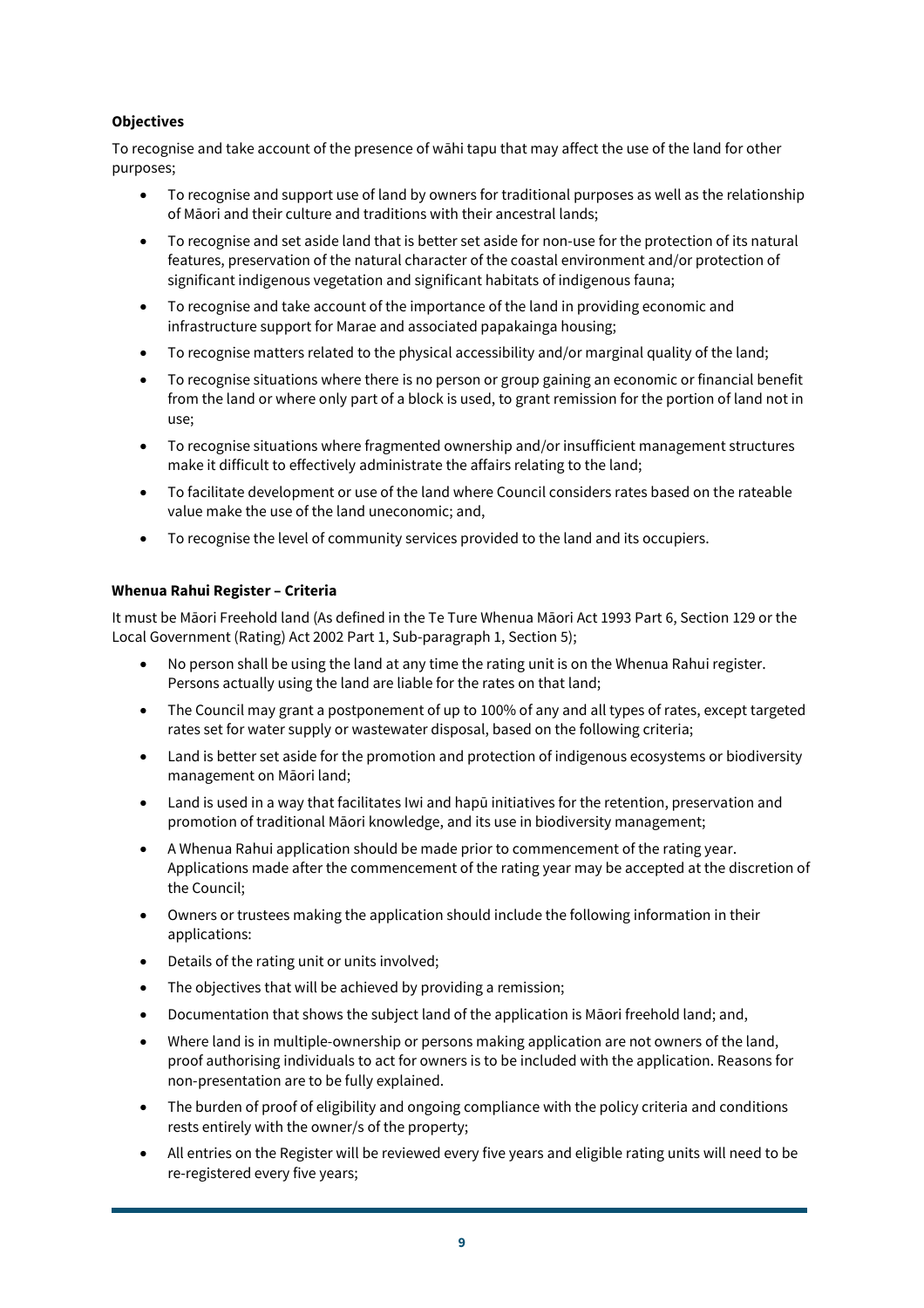- Registration automatically authorises the Council to undertake periodic inspections of the land to confirm ongoing compliance with the criteria and the conditions of this policy;
- The Council reserves the right to seek further information to confirm compliance as and when necessary;
- In the event of any portion of the land being sold within the three year period the Council reserves the right to recover the rates remitted for the entire period;
- Relief, and the extent thereof, is at the sole discretion of the Council and may be reviewed, cancelled or reduced at any time; and,
- All applications are to be processed with 30 working days of receipt of the completed application form.

## **Notification of Decision –Maori Freehold Land – Whenua Rahui Register**

The applicant/s shall be notified in writing within 5 working days of the decision. Appeal Process – Māori Freehold Land – Whenua Rahui Register

All applicants shall have a right to appeal the decision. It should be noted however, that the burden of proof rests with the applicant.

## **Unused Māori Freehold Land – Economic Development**

- Given that the Council will be maintaining a register of vacant and unused land, the opportunity exists to link developers and/or entrepreneurs with land owners, and thereby explore economic development partnerships;
- Any owners of property on the register wishing to have their land considered for such opportunities may elect to have the registration noted for consideration on an as when basis;
- Applicants must have authority from land owners and/or land management administrators to apply for registration for economic development opportunities;
- All non-voted land shall remain confidential;
- In order to encourage the development of the land, the rating unit may be apportioned into useable and non- useable portions and the remission applied based on the percentage of nonuseable land;
- If a portion of the land is being used, those using the land will likely be held liable for the rates on the land, but rates may be apportioned according to the area of land utilised;
- If development of the land were to commence while the unit remained on the register, the Council may still apply a remission, for a maximum period of 5 years; and,
- The length and degree of the remission will be proportionate to the nature, characteristics and level of development as well as the objectives and considerations of the policy. The remission may be reviewed and amended periodically as development continues, at the Council's discretion.

## **Identification of Unused Māori Freehold Land – Economic Development**

- Properties for inclusion can be identified by either the owner/s or the Wairoa District Council:
- o Council Identification Properties are generally identified for inclusion on the register when rate arrears are incurred and efforts to recover have proved ineffective. Such properties are inspected and if the criteria are met, approaches are made to land owners to make application; and,
- o Owner Identification If owners consider their land conforms with the criteria an approach may be made to the council.

#### **Unused Māori Freehold Land – Economic Development - Application Process**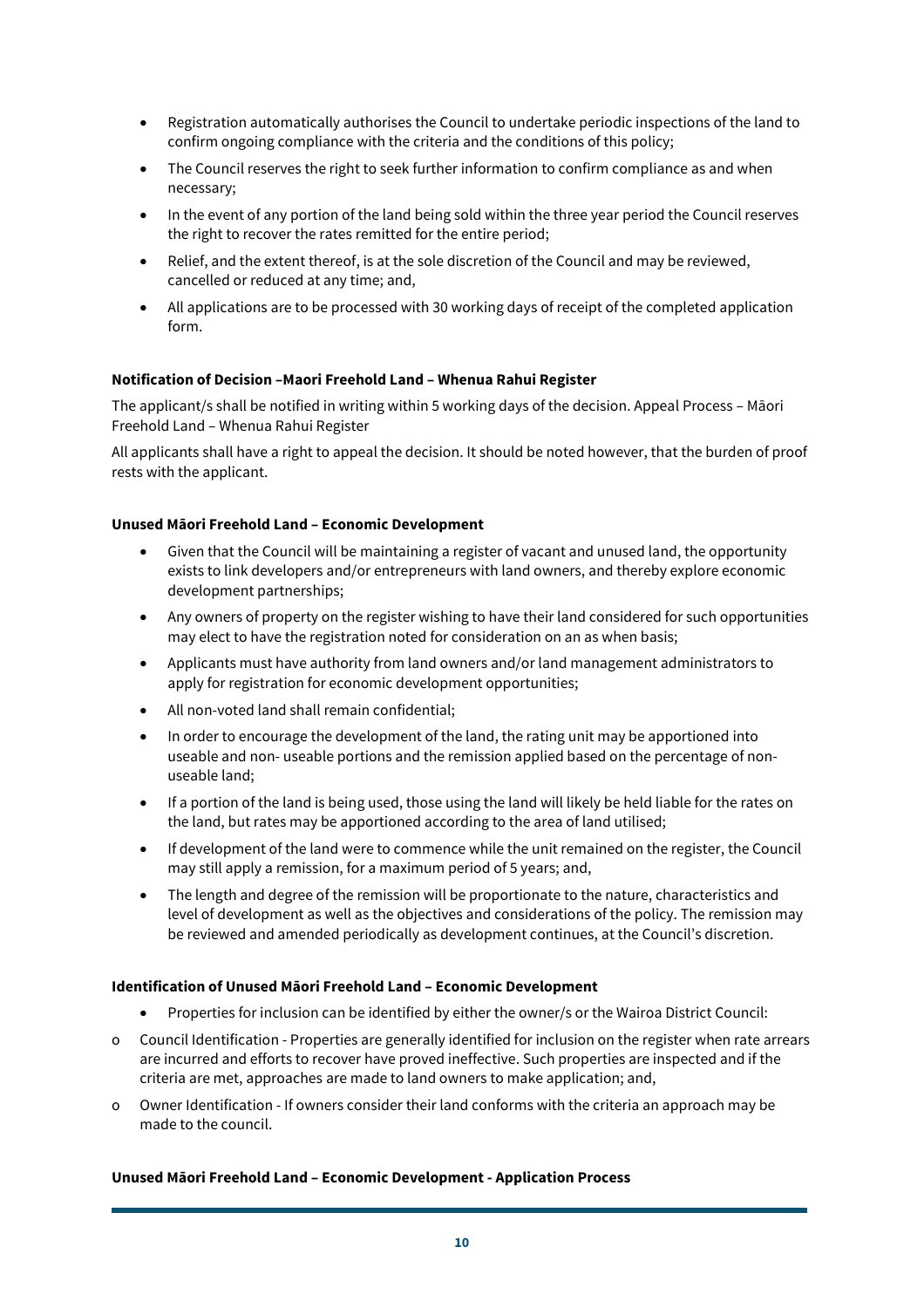Applications, whether initiated by the Council or the owner, will be made on the approved form. On receipt of the completed form a full investigation to validate the information presented is to be completed by council staff. The completed form and the resultant report shall form the basis on which compliance with the criteria shall be judged.

## <span id="page-10-0"></span>NON-CONTACTABLE OWNERS RATES POSTPONEMENT POLICY – MAORI FREEHOLD LAND

## **Objectives**

- This policy applies to Māori Freehold Land as defined in the Te Ture Whenua Māori Act 1993 Part 6, Section 129 or the Local Government (Rating) Act 2002 Part 1, Sub-paragraph 1, Section 5.
- To allow for rates arrears on Māori Freehold Land to be set aside and facilitate a change in the address for the rates assessment notices and rates invoices to be sent to (and paid for).
- To facilitate the use of vacant Māori Freehold Land when there is no practical way of recovering past outstanding rates arrears.
- To facilitate the use of Māori Freehold Land, when there is no practical way of contacting current owners, actual or potential preferred classes of alienees therefore allowing person(s) to use Māori Freehold Land for pastoral or grazing purposes.

## **Conditions and criteria**

- Rates on the land cannot be collected and the rates assessment would otherwise accumulate until the statutory write-off of statute barred rates arrears applies, and
- There is an undertaking to keep current and future rates up-to-date by the new addressee, and
- The land is vacant Pastoral or Lifestyle land located in the rural District Plan zoning area and to be used for grazing or farming purposes only, and
- No substantial development is to occur on the land, and
- No harvesting of trees, mineral extraction or excavation is to occur on the land, and
- The land is not eligible to be entered into the Whenua rahui register, and
- Multiple attempts have been made to locate, engage with current or preferred class of alienees and facilitate the payment of rates by these owners or trustees of Māori Freehold Land. In the case of deceased estates all reasonable attempts have been made to contact actual or potential preferred classes of alienees, and
- There are rates arrears for at least 3 previous financial years.
- All applications are to be made in writing by the person(s) wishing to uptake this policy.
- For the avoidance of doubt any Māori Freehold Land that is considered to have sites of cultural or spiritual significance will not be eligible to be used by persons other than owners or trustees.
- If the conditions and criteria are met rates arrears will be set aside until they become statute barred and no active debt recovery will take place.
- Should the policy criteria no longer be met rates arrears will no longer be set aside.
- This policy applies to rateable Māori freehold land and not non-rateable Māori freehold land.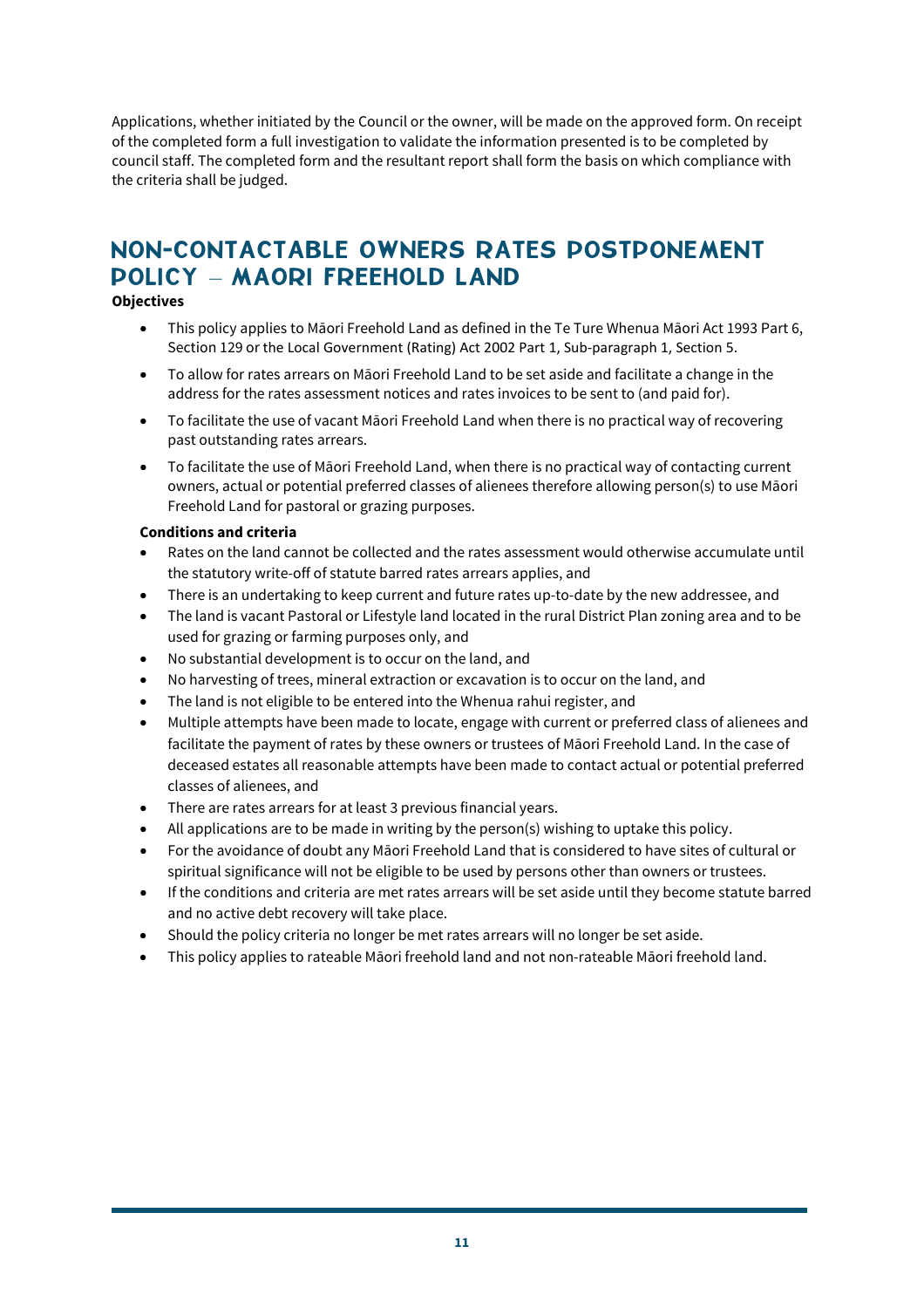## <span id="page-11-0"></span>PARTIAL USE OF MAORI FREEHOLD LAND

## **Objective**

- This policy applies to Māori Freehold Land as defined in the Te Ture Whenua Māori Act 1993 Part 6, Section 129 or the Local Government (Rating) Act 2002 Part1, Sub-paragraph 1, Section 5.
- To provide rates relief to ratepayers who wish to use a portion of Māori freehold rating unit.
- To recognise an ability of a person to use a portion of (vacant) Māori freehold rating unit in as expressed in section 27(5) of the LGRA 2002.
- To facilitate the use of Māori freehold and minimise the alienation of Māori freehold.

## **Conditions and criteria**

- 1. The portion of unused or unoccupied land is greater than 2 hectares of the rating unit.<br>2. The land is vacant Pastoral or Lifestyle land and located in the rural District Plan zonin
- 2. The land is vacant Pastoral or Lifestyle land and located in the rural District Plan zoning area and to be used for grazing or farming purposes only.
- 3. No harvesting of trees, mineral extraction or excavation is to occur on the land.
- 4. Carbon farming and apiculture activities are considered land use under this policy.<br>5. Council's Valuation Service Provider will create a division of a rating unit on more the
- 5. Council's Valuation Service Provider will create a division of a rating unit on more than one area representing:
	- a. The area of the rating unit that is used by the applicant.
	- b. The area of the rating unit that is not used by the applicant.
- 5. Council will levy rates on each area based on the Capital Value of each land area.
- 6. The Uniform Annual General Charge will be apportioned between each vacant area. A full Uniform Annual General change and targeted rate for waste management will remain on any divided area that has structures on it and will be levied on a SUIP basis.
- 7. The status (use or non use) of the land will be continually monitored.
- 8. This policy applies to rateable Māori freehold land and not non-rateable Māori freehold land.

## <span id="page-11-1"></span>REMISSION OF RATES FOR LAND USED FOR PAPAKAINGA HOUSING

## **Policy objectives**

- To provide rates relief to rural Māori Freehold land used for papakāinga housing.
- To provide an alternative to low income occupants living on Māori Freehold land used for papakāinga housing when they would not be eligible to receive a rates rebate because of the current eligibility criteria for rates rebates.
- To avoid the alienation of owners and occupants from rural Māori Freehold land used for papakāinga housing.
- To meet the requirements of schedule 11 of the Government Act 2002.
- To assist Māori to establish papakāinga housing on rural Māori Freehold Land.

## **Conditions and criteria**

Council recognises that the imposition of multiple UAGCs or other non-service 'separately used and uninhabited' levied rates might act as a deterrent to Māori seeking to occupy Māori Freehold Land for housing purposes.

Council will consider applications for the remission of multiple UAGCs and other charges, with the exception of those that are set for the provision of utilities such as water, sewerage in respect of separately used or inhabited parts of a rating unit where these are the covered by occupation licenses, or other informal arrangements subject to the conditions and criteria set out below:

• The land must be Māori Freehold Land (As defined in Te Ture Whenua Act 1993 Part VI Section), and